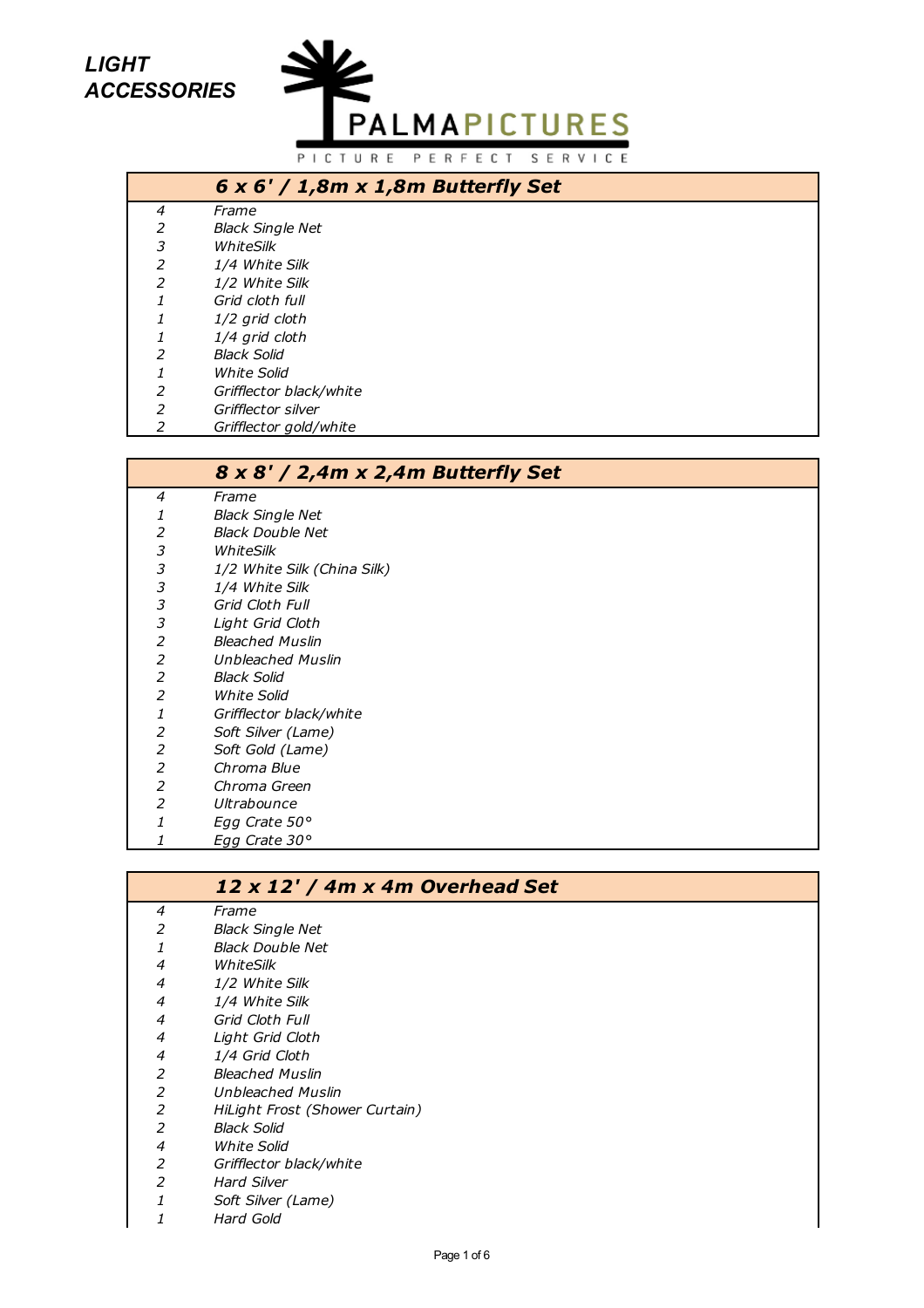

- *Soft Gold*
- *Lame Checkerboard, silver/gold*
- *Chroma Green & Blue (Double sided)*
- *Chroma Green*
- *Ultrabounce*
- *Egg Crate 50°*
- *Egg Crate 30°*

### *20 x 20' / 6 x 6 m Overhead Set*

- *Frame*
- *Black Double Net*
- *WhiteSilk*
- *1/4 White Silk*
- *1/2 White Silk*
- *Grid cloth full*
- *Grid cloth 1/2*
- *Gridcloth 1/4*
- *HiLight Frost (Shower Curtain)*
- *Black Solid*
- *White Solid*
- *Grifflector silver*
- *Grifflector gold*
- *Chroma Green*
- *Chroma Green & Blue (Double sided)*

#### *12 x 20' / 4 x 6 m Overhead Set*

- *Frame*
- *WhiteSilk*
- *1/4 White Silk*
- *1/2 White Silk*
- *Grid cloth full*
- *Grid cloth 1/2*
- *Grid cloth 1/4*
- *HiLight Frost (Shower Curtain)*
- *Bleached Muslin*
- *Unbleached Muslin*
- *Checkerboard*
- *Camouflage*
- *Ultrabounce*
- *Chroma Green & Blue (Double sided)*

#### *Additional Cloths*

- *Butterfly Pipe Corner Kit-42mm (various frame sizes) Butterfly Pipe Corner Kit-48mm (various frame sizes)*
- *40 x 40' / 12 x 12m Overhead Triangle Truss Set*
- *Light Grid Cloth (40'x40')*
- *Silent Light Grid Cloth (40'x60')*
- *White Silk (24' x 12' / 8 x 4m)*
- *Chroma Green (6m x 41m / 20' x 135') (Studio Green screen curtain)*
- *Chroma Blue (6m x 36m / 20' x 118') (Studio Blue screen curtain)*

### *Flags, Cutters etc.*

- *Black Flag of 12x18'' / 30x46cm*
- *Black Flag of 18x24'' / 46x61cm*
- *Black Flag of 24x36'' / 61x91cm*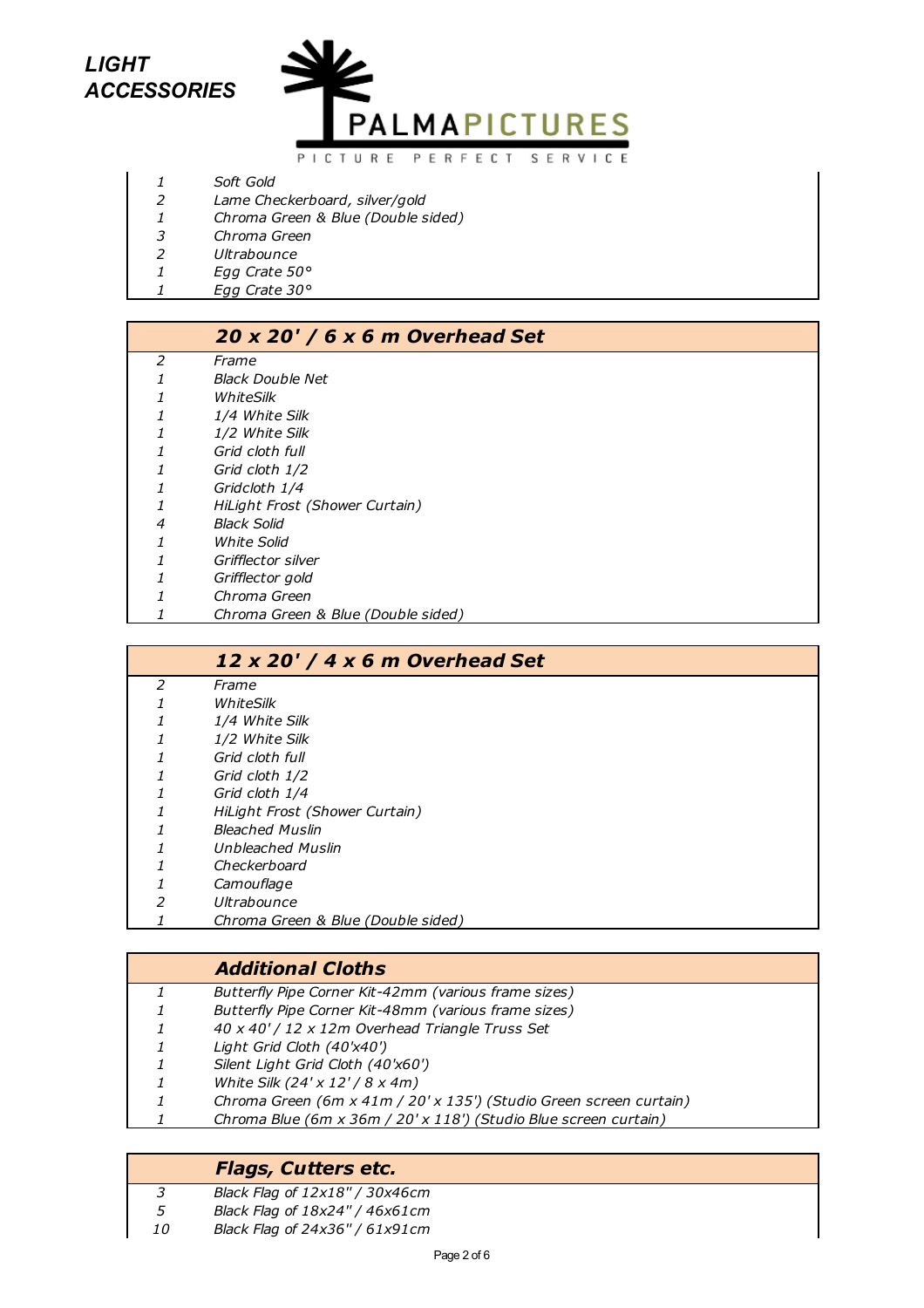*LIGHT*  **ACCESS** 

|                | <b>SORIES</b>                                |
|----------------|----------------------------------------------|
|                | PALMAPICTURES                                |
|                | PERFECT<br>SERVICE<br>PICTURE                |
| 2              | Black Flag of 30x36" / 76x91cm               |
| 3              | Black Flag of 40x40" / 102x102cm             |
| $\overline{4}$ | Black Flag of 48x48" / 120x120cm             |
| <i>10</i>      | Black Flag with Floppy of 48x48" / 120x120cm |
| $\overline{4}$ | Cutter of 12x36" / 30x91cm                   |
| 9              | Cutter of 10x42" / 25x105cm                  |
| 2              | Cutter of 18x48" / 46x120cm                  |
| $\overline{a}$ | Metal Flag of 24x36" / 61x91cm               |
| $\overline{a}$ | Metal Cutter of 24x72" / 61x183cm            |
| $\mathbf{1}$   | Dot Kit (Arri)                               |
| 1              | Finger Kit (Arri)                            |
| 4              | Open End 12x18" / 30x46cm, Single Scrim      |
| 4              | Open End 12x18" / 30x46cm, Double Scrim      |
| 4              | Open End 12x18" / 30x46cm, Silk              |
| 4              | Open End 18x24" / 46x61cm, Single Scrim      |
| 3              | Open End 18x24" / 46x61cm, Double Scrim      |
| 4              | Open End 18x24" / 46x61cm, Triple Scrim      |
| 5              | Open End 18x24" / 46x61cm, Silk              |
| 5              | Open End 24x36" / 76x91cm, Single Scrim      |
| 6              | Open End 24x36" / 76x91cm, Double Scrim      |
| $\overline{c}$ | Open End 24x36" / 76x91cm, Triple Scrim      |
|                | Open End 24x36" / 76x91cm, Silk              |
| 1              | Wood Cucoloris, 24x36" / 61x91cm             |
| $\mathbf{1}$   | Wood Cucoloris, 48x48" / 122x122cm           |
| 1              | Cello Cucoloris, 24x36" / 61x91cm            |
| 1              | Cello Cucoloris, 40x40" / 102x102cm          |
| 6              | Wooden Frame, 20x20" / 50x50cm               |
| 6              | Wooden Frame, 40x40" / 100x100cm             |
| <i>10</i>      | Wooden Frame, 48x80" / 120x200cm             |

SV.

- *Wooden Frame, 48x80'' / 200x200cm*
- *Camouflage Net*

### *LIGHTING DEPT. TROLLIES*

- *Grip- and C-Stand Trolley (excl. Grip)*
- *Tripod- and Flag Trolley (Excl. Flags and Tripods)*
- *Butterfly Trolley (Excl. Frames and Cloth)*
- *HD Trolley*
- *Gel Trolley Location*
- *Gel Trolley Studio*
- *Frame and Polly Trolley Studio*
- *C-Stand Trolley Studio (excl. C-Stands 40x)*

### *TRIPODS & ACCESORIES*

- *Maxi Kit Stand (A635B)*
- *Midi Maxi Kit Stand (A630B)*
- *Long John Silver*
- *Mini Floor Stand*
- *Universal Stand*
- *High Combo Stand (A100)*
- *Combo Stand (A110)*
- *Black Alu Combo stand (A105B, A115B)*
- *Combo Stand Alu (with wheels)*
- *Low Base*
- *Low boy*
- *Low boy with wheels*
- *Alu Cine Stand (A645B)*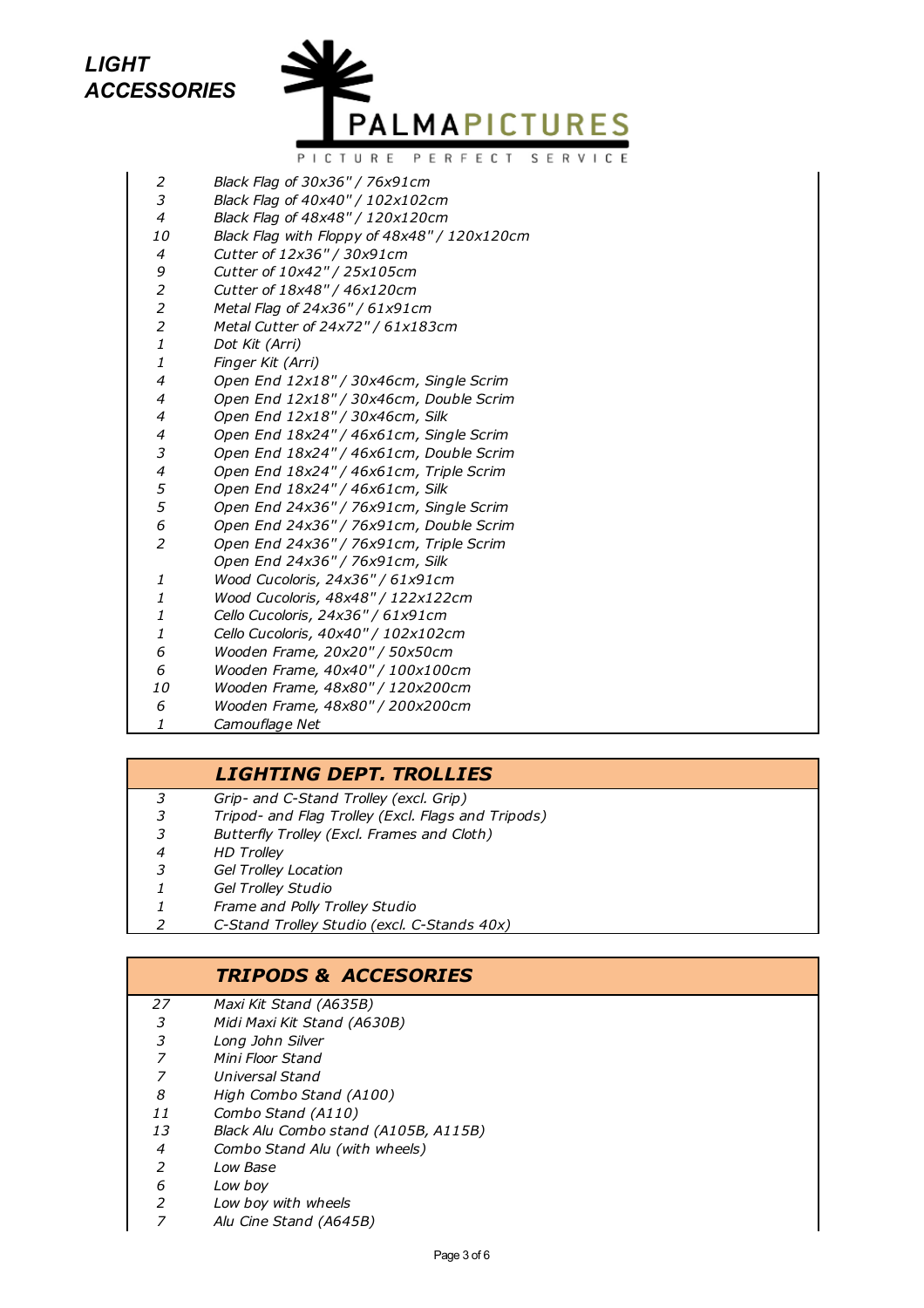## *LIGHT*  ACCESS

| SSORIES              |                                                                                         |
|----------------------|-----------------------------------------------------------------------------------------|
|                      | PALMAPICTURES                                                                           |
|                      | PERFECT<br>PICTURE<br>SERVICE                                                           |
| 2                    | Wind-Up 2-section >Follow Spot Stand<                                                   |
| 6                    | Low Wind-Up 3-section                                                                   |
| $\overline{c}$       | Low Wind-Up 3-section with wheels                                                       |
| 5<br>$\overline{a}$  | Super Wind-Up 3-section (1,67-3,66)                                                     |
| $\overline{a}$       | High Wind-Up 3-section (1,67-3,80) with wheels<br>Baby Supercrank 2-section (0,97-1,65) |
| $\overline{c}$       | Supercrank 3-section (1,54-3,38)                                                        |
| $\overline{a}$       | Supercrank 4-section (1,72-4,67)                                                        |
| 9                    | High Overhead Stand >Hi-Hi Walker< (1,99-5,57)                                          |
| $\overline{a}$       | High Overhead Roller >Hi-Hi Roller< (1,86-5,97)                                         |
| $\overline{a}$       | Steel extention 2-riser 55cm                                                            |
| 3                    | Steel extention 2-riser 80cm                                                            |
| $\overline{a}$<br>5  | Steel extention 2-riser 125cm                                                           |
| $\overline{c}$       | C-Stand turtle<br>C-Stand 20'' silver, Mini Base                                        |
| 3                    | C-Stand 20'' silver                                                                     |
| $\overline{z}$       | C-Stand 30'' silver                                                                     |
| 16                   | C-Stand 40'' silver                                                                     |
| $\overline{z}$       | C-Stand 20'' black, Mini Base                                                           |
| 12                   | C-Stand 30'' black                                                                      |
| 6                    | C-Stand 40'' black                                                                      |
| 1                    | Baby Plate, 16 pin                                                                      |
| $\overline{a}$<br>2  | Baby Plate, 28 socket<br><b>Black Alu Short Extension</b>                               |
| 5                    | <b>Baby Stand Extension</b>                                                             |
| $\overline{4}$       | Pole for Backlite Stand                                                                 |
| 1                    | Junior Adjustable side arm 28mm socket                                                  |
| 5                    | Goboarm 40" black / 100cm                                                               |
| 3                    | Goboarm 20" black / 50cm                                                                |
| 11                   | Goboarm 40" / 100cm                                                                     |
| 28                   | Goboarm 20" / 50cm                                                                      |
| 4                    | Fun Grip Arm                                                                            |
| 8                    | Mini Flex Arm                                                                           |
| 52<br>$\overline{2}$ | Griphead 2 1/2"<br>Double Griphead 2 1/2"                                               |
| 21                   | Griphead 4 1/2"                                                                         |
| $\overline{2}$       | mega boom (hmin220 max 370)                                                             |
| $\overline{2}$       | Mini-Boom (1,20x2,10m)                                                                  |
| $\overline{2}$       | Junior Boom Arm (1,60x3,00m)                                                            |
| 16                   | <b>Barrel Clamp</b>                                                                     |
| 15                   | "Big Ben" Truss Clamp                                                                   |
| 17                   | Frame Holder                                                                            |
| 8<br>27              | Square Clamp (35x35mm)<br>Gaffer Grip, adjustable                                       |
| 45                   | Large Gaffer Grip                                                                       |
| 30                   | Super Clamp                                                                             |
| 14                   | Cardellini Clamp                                                                        |
| 1                    | Swievel C-Clamp                                                                         |
| 1                    | Right Angle Extention for Super Clamp                                                   |
| 10                   | 16mm Male adapter                                                                       |
| 12                   | Magic Arm                                                                               |
| $\overline{2}$       | Baby Off Set Arm (16male-16female)                                                      |
| 3<br>$\mathbf{1}$    | Junior Off-Set Arm (28male-28female)<br>Junior Triple Header (28male - 3 x 28female)    |
| 1                    | Off-Set Arm Ianiro (28female - 1 x 28female)                                            |
| 3                    | Adjustable Off-Set Arm (1 x 28female)                                                   |
|                      |                                                                                         |

- *Adapter 28 pin/16 pin*
- *Adapter 16 socket/16 socket (swivel)*
- *Snap-In Pin for Super Clamp*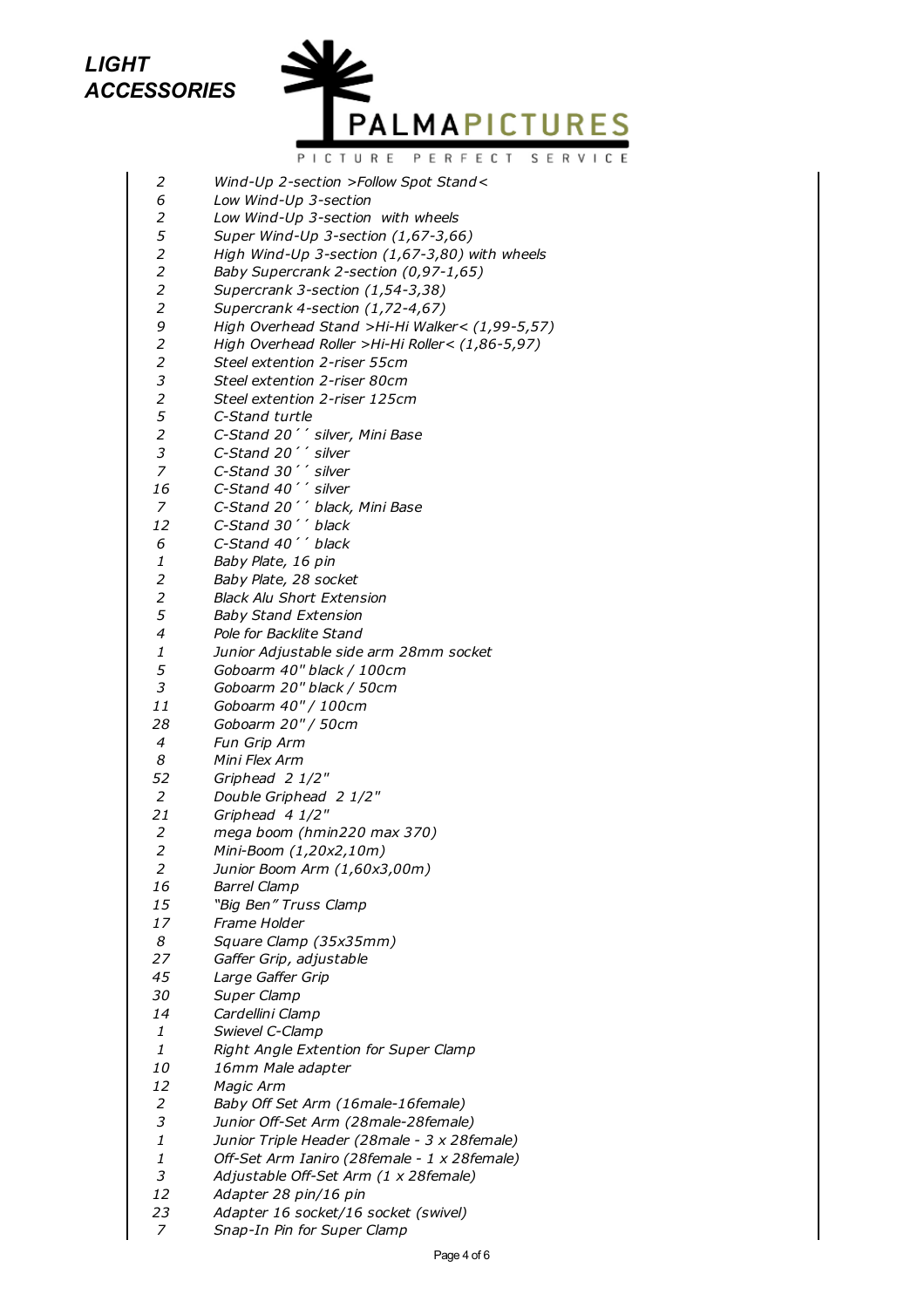|  | PALMAPICTURES |  |  |  |
|--|---------------|--|--|--|
|  |               |  |  |  |

PICTURE PERFECT SERVICE

- *6" Pin for Griphead*
- *Adapter spigot*
- *Aluminum Pin*
- *Telescopic Poly Holder (1,30-1,63m)*
- *Styrene Clamp*
- *Styrene Fork*
- *Ianiro Carpenter Clamp*
- *Articulated Arm with Clamp*
- *Baby Pipe Clamp*
- *Junior Pipe Clamp*
- *Carpenter Clamp with 28female*
- *Carpenter Clamp*
- *Telescopic Hanger with Uni. Head*
- *Polecat up to 170 cm*
- *Polecat up to 270 cm*
- *Polecat up to 370 cm*
- *Polecat up to 470 cm*
- *Mount for Cherry Picker, 28 female*
- *Safeties*
- *Sandbags (15 kg)*
- *scaffolding clamp fixed*
- *Scaffolding clamp swivel*
- *ball and socket flag arm*
- *extension arm*
- *Blue Plastic Boxes in Blue cupboard (C1-2)*
- *Blue Plastic Boxes in Blue cupboard (C1-3)*

|               | <b>Chimera + Speedring</b> |
|---------------|----------------------------|
|               | Daylite LS                 |
|               | Daylite L+                 |
|               | Daylite L                  |
| $\mathcal{P}$ | Daylite M                  |
|               | Quarz L                    |
| 4             | Quarz M                    |
|               | Maxi                       |
|               | Video Pro S                |
|               | Video Pro XS               |
| $\mathcal{P}$ | Chimera Lantern S          |
| 2             | Chimera Lantern XS         |
| 4             | Paper Lantern L            |
|               | Honeycomb Grid S           |
| 5             | Honeycomb Grid L           |
|               | Egg Crate (Chimera) xs     |

#### *Accessories*

- *Snoot (circular) for 5 kW St 410mm Snoot (circular) for 2 kW St 345mm Snoot (circular) for 1 kW St 245mm Snoot (circular) for 1 kW Junior 195mm*
	- *Snoot (circular) for 650 W 160mm*
	- *Snoot (circular) for 300/500 W 125mm*

### *POWER AND CABLES*

 *Cable-Ext. 3 x 1.5, 10 m Cable-Drum 3 x 1.5, 50 m*